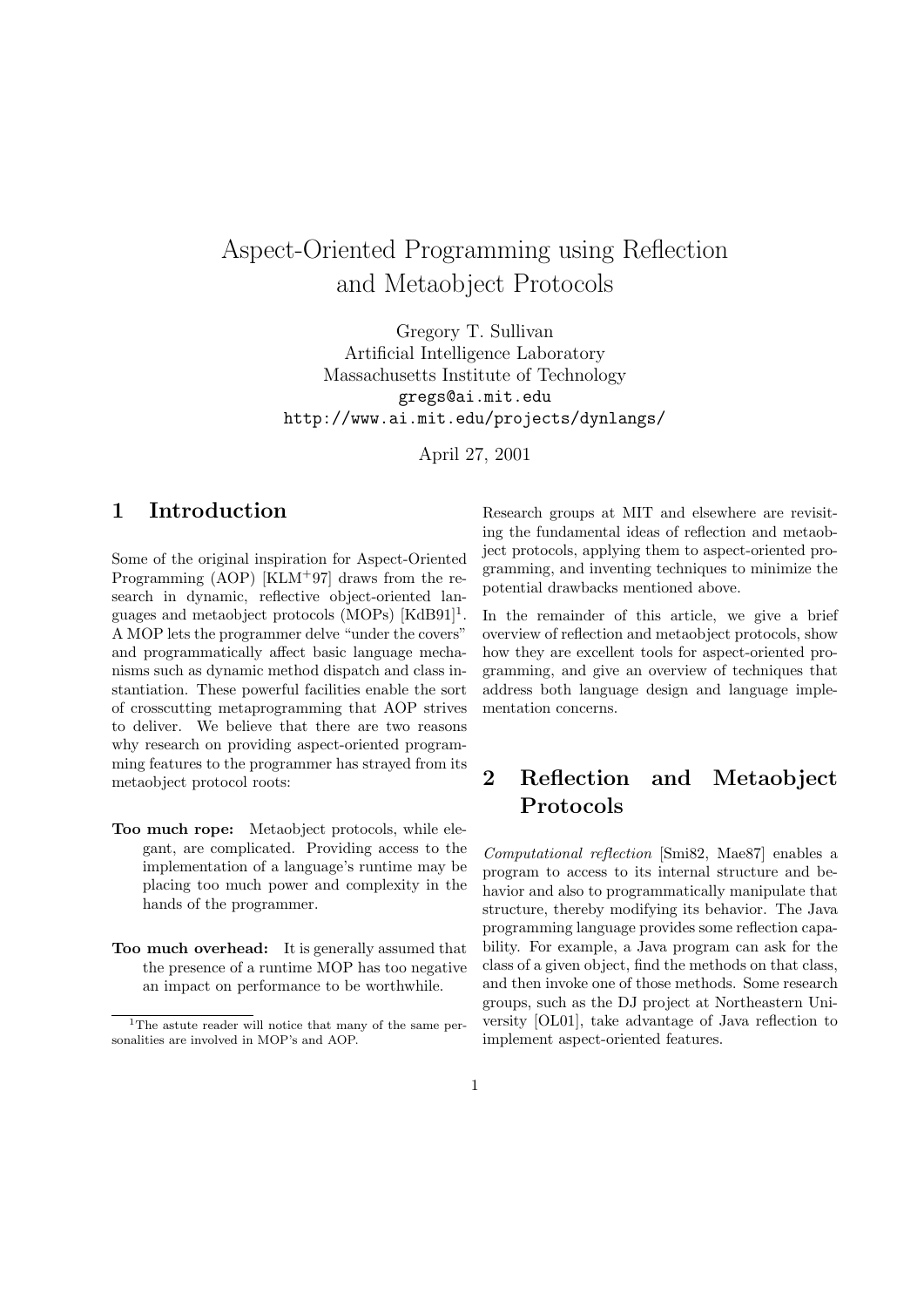A metaobject protocol defines execution of an application in terms of behaviors implemented by metaclasses (e.g. Class or VirtualFunction). For example, dynamic method dispatch may involve a method named dispatch on virtual functions that takes as arguments the values for a given call. The dispatch method would determine the most applicable method given the arguments, and then chain to that method implementation. A programmer could override the default behavior of the dispatch method in order to affect what happens when a virtual function is called.

Java's built-in reflection capabilities fall short of a full metaobject protocol in two important respects:

- 1. Java's reflection is "read-only". For example, a program can query the methods of a class, but a program cannot dynamically change the methods of a class. Full reflection allows modification of any meta-information that can be reified.
- 2. Java does not allow subclassing of metaclasses such as Class and Method. With a full MOP, subclassing metaclasses is a way to incrementally change the default behavior of a language.

In the terminology of  $[KLM+97]$ , Java provides *intro*spection but not intercession. Java does provide some dynamism with the fairly heavyweight mechanism of dynamic class loading. Other mainstream programming languages, such as C++, provide even less in the way of computational reflection.

A research group at E.M.N. in France [DS01] is working on providing metaobject protocols using reflection in support of aspect-oriented programming.

# 3 Aspect-Oriented Programming using Metaobject Protocols

A metaobject protocol allows the programmer to incrementally modify the default behavior of a programming language. For example, to effect the before, after, and around advice of AspectJ (see related

article), we may choose one of the following strategies:

- 1. Specialize the default behavior. If we want to add behavior to every call of a set of virtual methods, we can specialize the metaobject protocol's dispatch method to each such virtual method. The version of dispatch for a specific virtual method would perform the aspect-specific behavior and then chain to the default dispatch method.
- 2. Dynamically replace methods. A full reflection protocol allows runtime method redefinition. If we can identify which application methods are affected by an aspect definition, we can replace the default implementations of the methods with "woven" versions.

In [Böl99], Böllert uses reflection in Smalltalk to dynamically add aspect behavior via inheritance and dynamic method definition.

## 4 Aspect Languages using Metaobject protocols

Aspect-oriented programming is all about enabling the programmer to concisely address functionality that may crosscut the actual implementation of their application. This may be accomplished by using a "general purpose" aspect-oriented language such as AspectJ, or more "concern-specific" aspect languages such as in [LK97, Sei99]. Either way, the existence of a robust metaobject protocol provided by the host programming language makes implementing aspect languages much more straightforward.

Thus it is through aspect-oriented languages that we tame the complexity and power of metaobject protocols. An aspect language is the interface to the functionality of a metaobject protocol.

Jonathan Bachrach at MIT has developed a The Java Syntactic Extender, a procedural macro system for Java [Bac01]. A powerful macro system, combined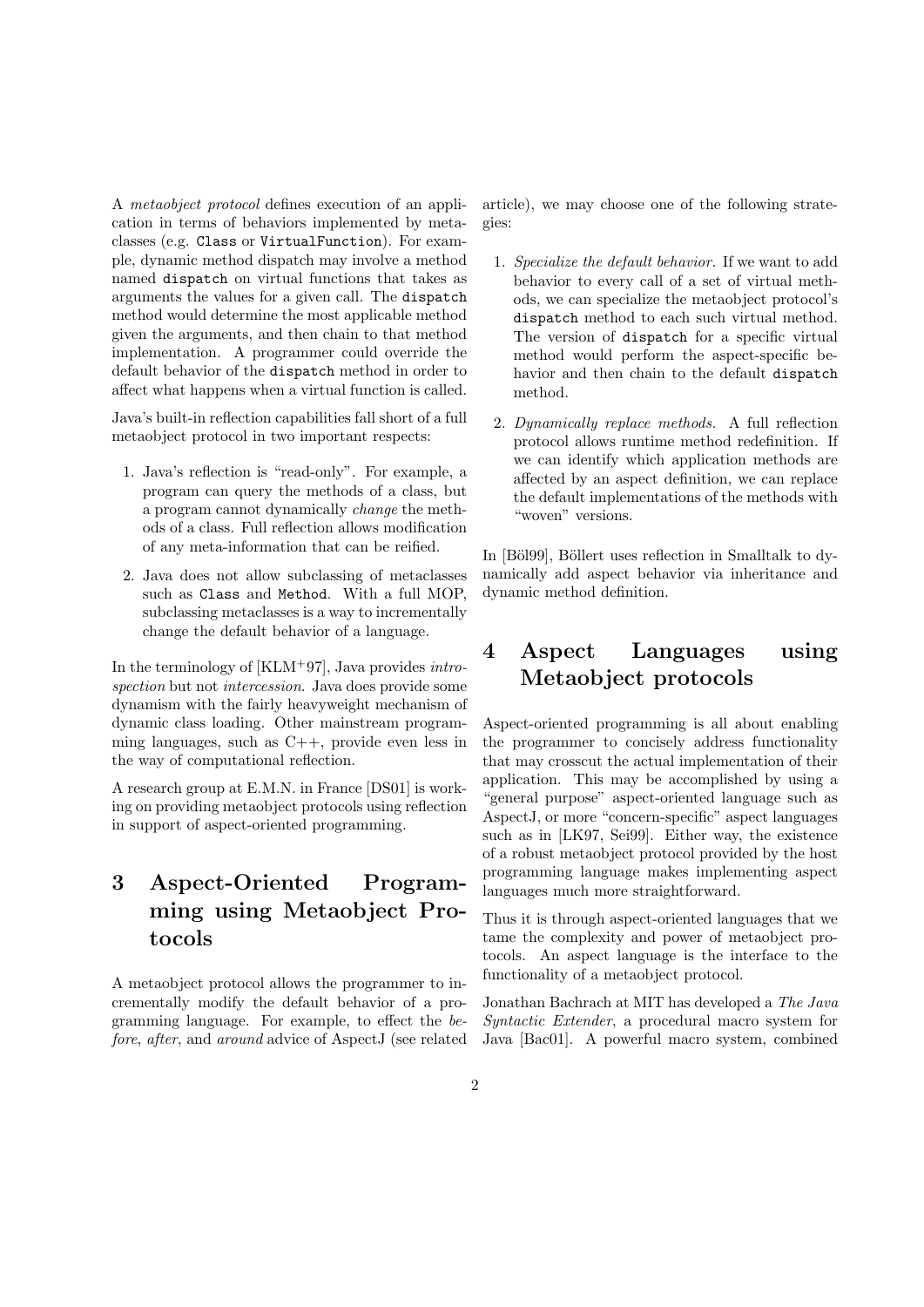with a metaobject protocol, allows the programmer to design domain-specific aspect languages for manipulating specific crosscutting concerns.

For example, if the runtime exposes facilities for monitoring system load and distributing processes, it is straightforward to write macros that facilitate programmer control over dynamic process distribution.

#### 5 Optimistic Optimization

It has been observed that, when a metaobject protocol is available, uses of the more powerful and dynamic features of the metaobject protocol are relatively rare; that is, most individual methods do not use advanced features of the metaobject protocol. Also, for any given application, use of the metaobject protocol will tend to be fairly constrained and predictable. We take advantage of these observations by using optimistic optimization. The idea is that, after an application starts running, we produce, using partial evaluation [JGS93, Sul01] techniques, specialized versions of the application's methods that are optimized assuming that mutable parts of the metaobject protocol will not change. All such optimistic optimizations are guarded, so that if the assumptions upon which the optimizations are based are ever violated, the optimizations are undone.

For example, we apply standard optimization techniques to call sites, but if at runtime there are changes to the dispatch mechanisms exposed by the metaobject protocol, we may have to undo those call site optimizations.

#### 6 Summary

We advocate providing reflection (both introspection and intercession) as part of a language implementation, and we think that can be done without a large performance penalty. A metaobject protocol then exposes, in a principled way, crosscutting aspects of a running application. Finally, aspect languages, built

on top of a metaobject protocol, give the programmer a structured tool for manipulating the exposed concerns.

### References

- [Bac01] Jonathan R. Bachrach. The Java Syntactic Extender. See http://www.ai.mit.edu/~jrb/jse, April 2001.
- [Böl99] Kai Böllert. On weaving aspects. In Proceedings of Aspect-Oriented Programming Workshop at ECOOP'99, Lisbon, Portugal, June 1999.
- [DS01] R. Douence and M. Südholt. A generic reification technique for object-oriented reflective languages. In Higher-Order and Symbolic Computation, volume 14(1). Kluwer, 2001.  $http://www.emn.fr.cs/research/teams/object/Welcor$
- [JGS93] Neil D. Jones, Carsten K. Gomard, and Peter Sestoft. Partial Evaluation and Automatic Program Generation. Prentice Hall International, International Series in Computer Science, June 1993. ISBN number 0-13-020249-5 (pbk).
- [KdB91] G. Kiczales, J. des Rivières, and D. G. Bobrow. The Art of the Metaobject Protocol. MIT Press, Cambridge (MA), USA, 1991.
- [KLM<sup>+</sup>97] Gregor Kiczales, John Lamping, Anurag Menhdhekar, Chris Maeda, Cristina Lopes, Jean-Marc Loingtier, and John Irwin. Aspect-oriented programming. In Mehmet Aksit and Satoshi Matsuoka, editors, ECOOP '97 - Object-Oriented Programming 11th European Conference,  $Jyv\ddot{a}skyl\ddot{a}$ , Finland, volume 1241 of Lecture Notes in Computer Science, pages 220–242. Springer-Verlag, New York, NY, June 1997.